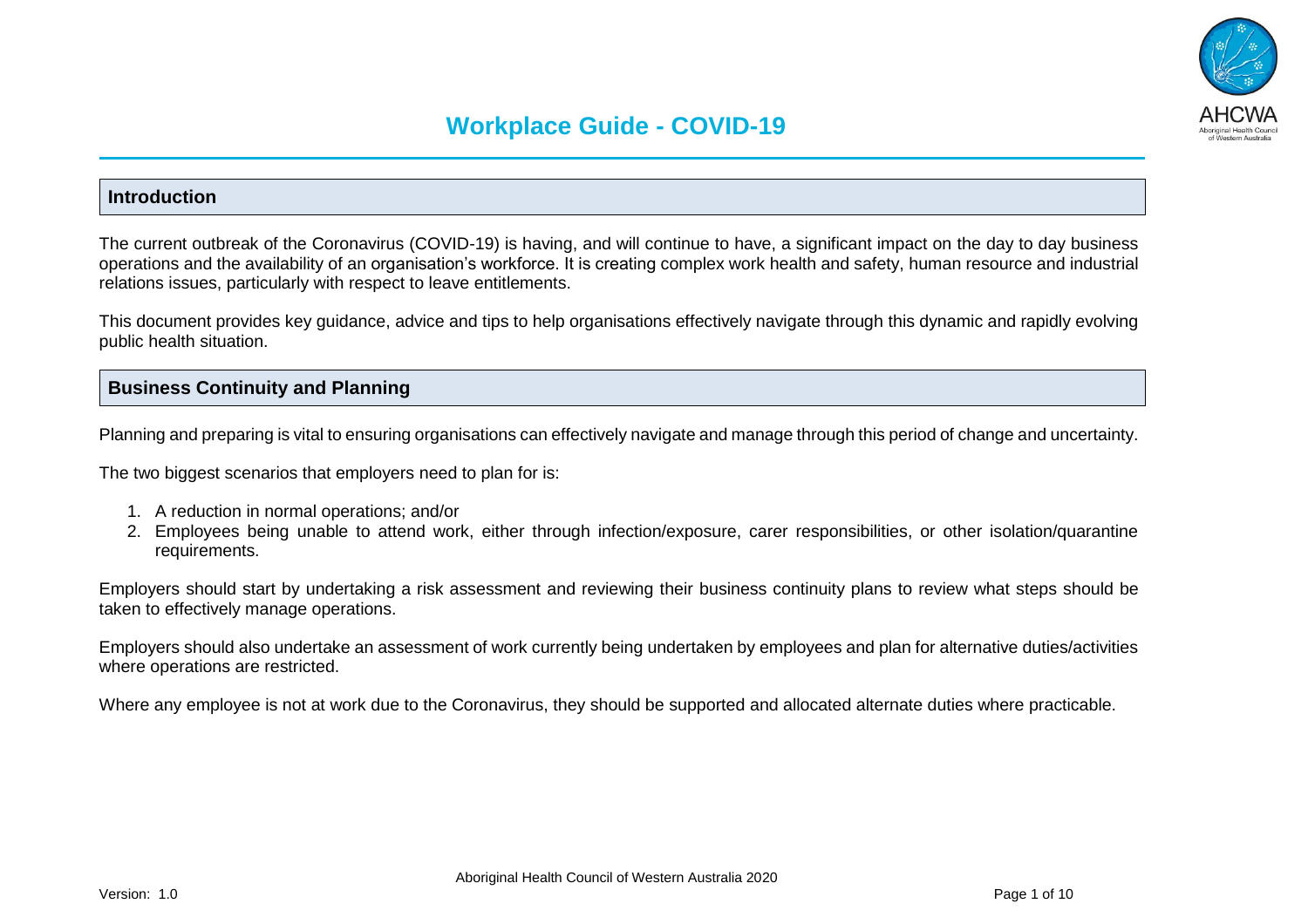

# **Work Health and Safety**

The health and safety of all staff and those they come into contact with must be an employer's top priority in all decision making processes.

In accordance with the *Occupational Safety and Health Act 1984 (WA)*, and the *Occupational Safety and Health Regulations 1996 (WA)*, all employers have a duty of care to provide and maintain a safe working environment for all. This includes taking all reasonable steps possible to ensure employees are not exposed to hazards, such as Coronavirus, while they are working.

It's important that employers identify risks to health or safety associated with potential exposure to COVID-19 – and taking measures to control these risks. Employers have a duty under the OSH Act to consult and provide all employees with information about health and safety matters in the workplace. All employers should provide timely and effective updates about the status of Coronavirus that are consistent with information provided by the Department of Health and World Health Organization.

During the COVID-19 outbreak, it may also be prudent to remind employees of their obligation to take reasonable care not to adversely affect the health and safety of other persons, and ask that they notify their employer immediately if they are suffering flu-like symptoms.

It is also critical that all employers:

- Provide employees with simple information regarding how they can maintain good hygiene. Helpful advice can be obtained from the World Health Organization at <https://www.who.int/emergencies/diseases/novel-coronavirus-2019/advice-for-public>
- provide adequate facilities to enable good hygiene practices (e.g. soap, hand sanitiser, signage and reminders);
- limiting or prohibiting non-essential work travel;
- developing infection control policies and procedures;
- directing employees to comply with quarantine measures, as directed by relevant State and Federal Governments;
- considering whether work activities put other people at risk; and
- undertaking contingency planning to manage staff absences and plans to manage increased workloads.

It should be noted that a failure to provide a healthy and safe environment can expose employers to criminal prosecution under occupational health and safety legislation.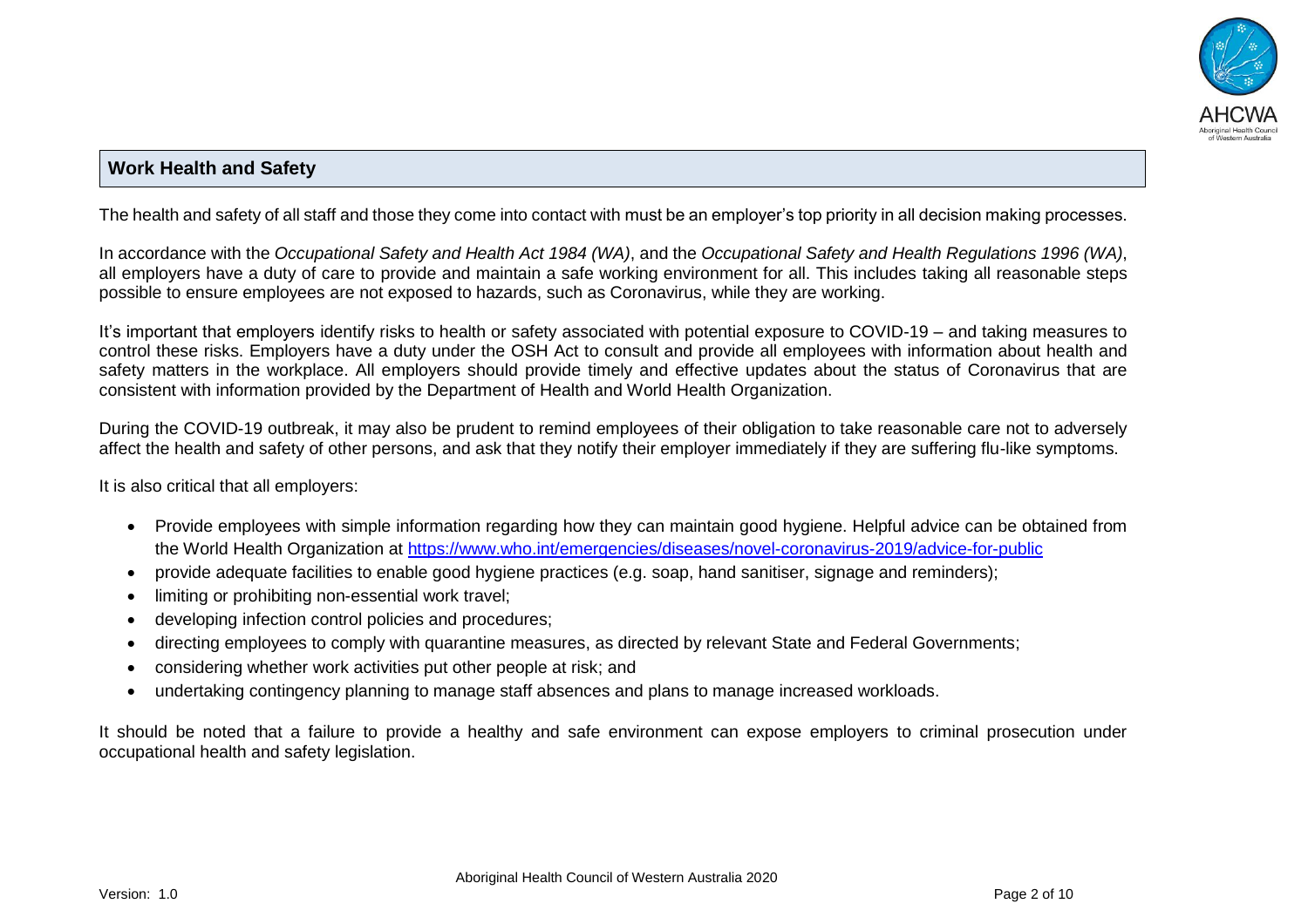

Notwithstanding the risks to employees' physical health and wellbeing, employers must also review and monitor all employees' mental health. This is just as important and employers need to take reasonable steps to promote and monitor the mental health of all employees. This includes promoting the use of the organisation's Employee Assistance Program and undertaking regular check-ins with staff, particularly those who are working remotely or are in isolation.

## **Visitors**

Employers should give due consideration to implementing extra precautions in allowing visitors and external stakeholders to enter the workplace. Employers should strongly consider their work health and safety obligations and limit visitors to only essential visits.

Employers have the right to ask visitors to provide information in advance as to whether they have flu-like symptoms, have been in contact with anyone infected with COVID-19, or travelled to a high-risk area.

Employers should communicate any requirements to their key stakeholders in advance and request any visitor not come to the premises.

## **Self-Quarantine**

Self-quarantine means staying in your home, hotel room or provided accommodation and not leaving for the period of time that you are required to isolate for (currently 14 days). Only people who usually live in the household should be in the home. No visitors should be allowed.

Where an employee is required to quarantine in accordance with Government regulations, employers are not required to pay them. Employee can instead use their annual leave. However, it may be in the interest of employers to consider providing employees with special discretionary leave during this period.

Employers should consider a number of ways to effectively manage mandated quarantine periods to support employees and help alleviate any financial loss during this period. This includes:

- allowing the employee to work from home (where practicable);
- allowing employees to use accrued leave available (such as annual leave, long service leave or TOIL); or
- providing special paid leave.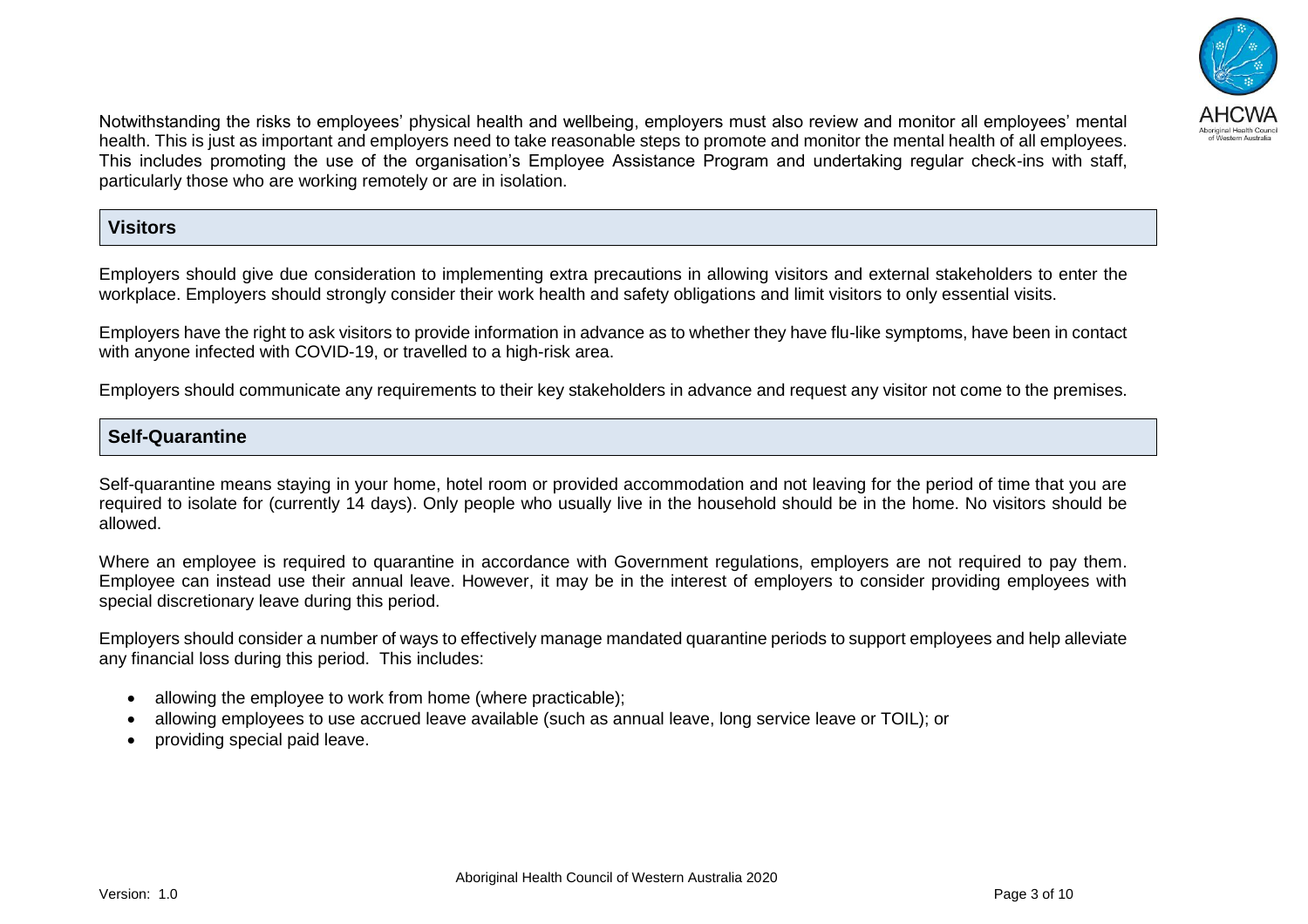# **Communication**



Employers also have a duty under OHS legislation to provide information to employees about health and safety issues in the workplace.

The current COVID-19 outbreak will naturally cause a significant amount of anxiety and uncertainty within the workplace. A key way to address uncertainty is by providing clear, effective and regular communication to employees and providing avenues for staff to raise questions.

This includes:

- Providing clear advice to employees about the steps they should take if they become unwell or think they may have the symptoms of coronavirus;
- Providing employees with a point of contact to discuss their concerns and to find key information in a central place; and
- Informing employees about their entitlements if they become unfit for work or have caring responsibilities.

# **Leave Arrangements**

Managing employee leave arrangements during the COVID-19 pandemic can be difficult and there are a number of scenarios that create circumstances for the taking of different leave provisions.

Despite the unique circumstances of COVID-19 outbreak, employers must ensure they check and comply with any applicable modern awards, enterprise agreements, employment contract terms and organisational policies when considering different leave provisions.

It is recommended that employers consider providing employees with special discretionary leave to support employees and create an environment whereby employees are financially secure and do not attend work when they are unwell or should be self-isolating.

**Personal Leave (Sick Leave):** Under the National Employment Standards, employees can only access their paid personal leave if they are unfit for work, or are caring for someone who is unfit. This includes an employee who has contracted the Coronavirus or needs to care for a member of their immediate family or household who has contracted Coronavirus.

Technically, personal/carers leave is not available where an employee needs to self-isolate because they have come into contact with a person who has Coronavirus or where an employee returns from overseas/interstate, but is not yet sick themselves.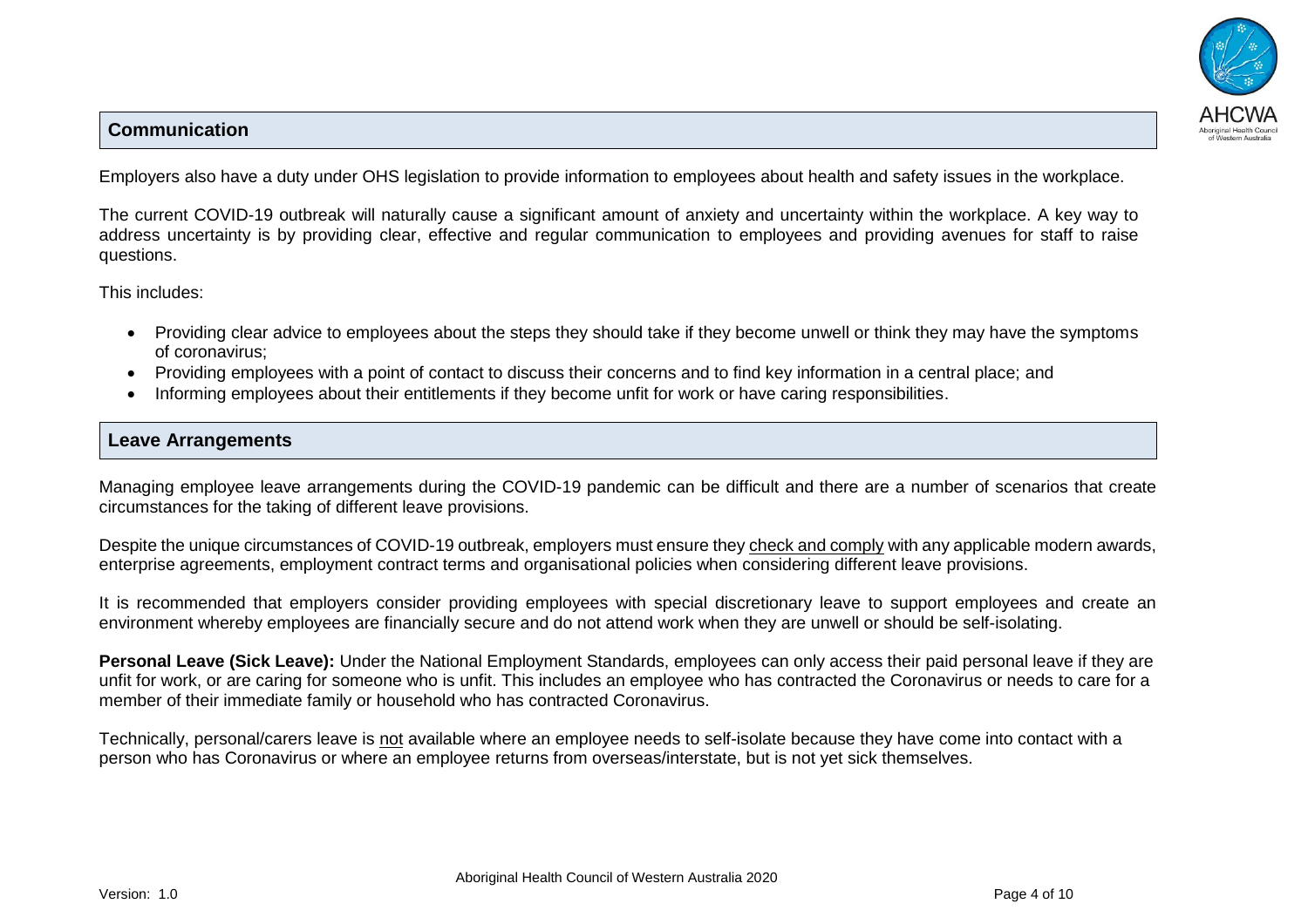

Strictly speaking you cannot pay personal leave to an employee, in these circumstances, who is not ill or injured as this is the criteria for personal paid (sick) leave under the National Employment Standards.

Employers should be aware they may attract the risk of breaching the National Employment Standards in the Fair Work Act if they allow an employee to use personal leave where the employee is not in fact ill, even where the employee agrees to this approach.

Therefore special discretionary leave is a great alternative to support employees when they are required to self-isolate.

### **Special COVID-19 Leave**

Employers should consider following the State Government's lead in providing employees with special COVID-19 leave of up to 20 days' leave for employees who:

- have contracted the virus themselves:
- who have to self-isolate due to illness\*:
- need to care for a dependent who has the virus or because of school closure or disruption to other care arrangements;
- cannot attend work because of self-isolation requirements (and cannot work from home); or
- because of transport or other disruptions.

#### *\* Please note the WA Governments' special leave does not cover periods where employees need to self-isolate. Although we highly recommend employers include this in their policy.*

**Annual Leave:** Please remember that annual leave must be taken at a time that it is mutually agreeable. The criteria to direct an employee to use their annual leave or long service leave is very strict. In almost all circumstances, you cannot direct an employee to use their annual leave.

Employers should try to be as flexible and accommodating as possible during these unprecedented times and look at ways to support all employees. This includes supporting employees to mitigate any risk of individuals experiencing financial hardship.

| <b>SCENARIO</b>               | <b>LEAVE OPTIONS</b>                                                                  |
|-------------------------------|---------------------------------------------------------------------------------------|
| An employee is infected with  | In the first instance, an employee should take personal (sick leave) leave.           |
| <b>Coronavirus (COVID-19)</b> |                                                                                       |
|                               | If an employee's personal leave is exhausted the employee should be granted access to |
|                               | 'Special COVID-19 paid leave' up to 20 days.                                          |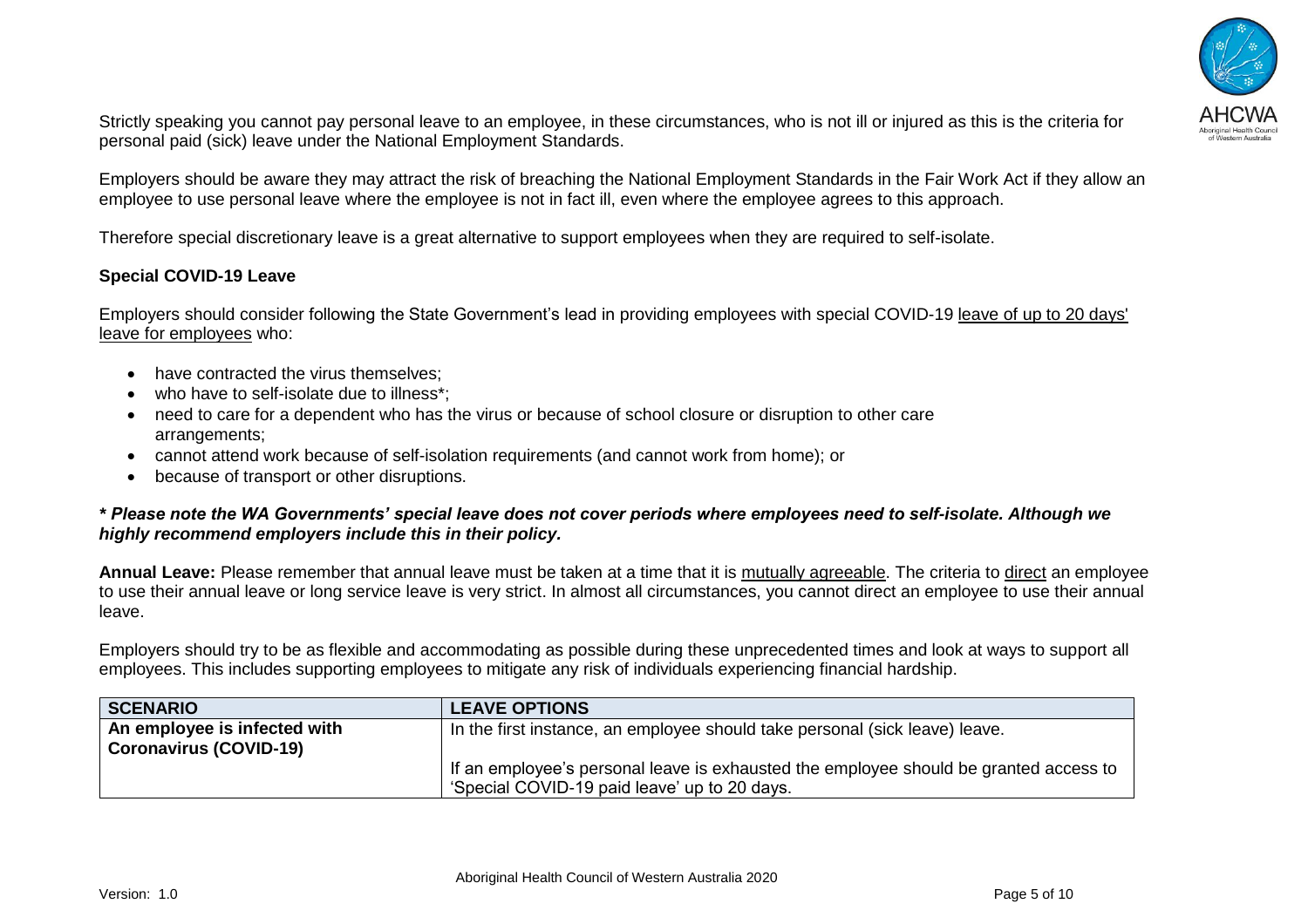

|                                                                                                                                                                                                                       | Once this 'Special COVID-19 paid leave' is exhausted the employee can elect to take<br>accrued time off in lieu (TOIL), annual leave, long service leave or unpaid personal leave.                                                                                                                                                                                                                                                                                                                                                                                                                                                                                                                                                                                                            |
|-----------------------------------------------------------------------------------------------------------------------------------------------------------------------------------------------------------------------|-----------------------------------------------------------------------------------------------------------------------------------------------------------------------------------------------------------------------------------------------------------------------------------------------------------------------------------------------------------------------------------------------------------------------------------------------------------------------------------------------------------------------------------------------------------------------------------------------------------------------------------------------------------------------------------------------------------------------------------------------------------------------------------------------|
| An employee is fit for work but required<br>to self-isolate in accordance with<br>Government advice.<br>Eg. they have recently returned from<br>overseas or have come in contact with<br>someone who has Coronavirus. | You should consider whether the employee is able to work from home.<br>If this is not possible, the employee should be granted 'Special COVID-19 paid leave' up<br>to 20 days.<br>Note: In these circumstances, an employee is not "sick" and so, strictly speaking, they<br>are not eligible for personal leave under the National Employment Standards.                                                                                                                                                                                                                                                                                                                                                                                                                                     |
| An employee is caring for someone<br>who is infected with Coronavirus.                                                                                                                                                | You should consider whether the person wishes to and is able to work from home (either<br>for their normal hours or as a temporary flexible work arrangement).<br>If an employee's personal leave is exhausted the employee should be granted 'Special<br>COVID-19 paid leave' up to 20 days.<br>Once this 'Special Leave' is exhausted the employee can elect to take TOIL, annual<br>leave, long service leave or unpaid personal leave.<br>The employee may also have an entitlement to compassionate leave for each occasion if<br>a member of the employee's immediate family or household's illness poses a serious<br>threat to his/her life.<br>Employees caring for someone with Coronavirus must self-isolate themselves for 14<br>days before they return to work with colleagues. |
| An employee is caring for someone<br>who is not infected with Coronavirus<br>but requires care because of a school<br>or day care closure or some<br>unexpected emergency or disruption to<br>care arrangements       | The employee should work from home if this is possible.<br>If this is not possible, they should take personal (carer's) leave.<br>If an employee's personal leave is exhausted the employee should be granted 'Special<br>COVID-19 paid leave' up to 20 days.<br>Once this 'Special COVID-19 paid leave' is exhausted the employee can elect to take<br>annual leave, long service leave or unpaid personal leave.                                                                                                                                                                                                                                                                                                                                                                            |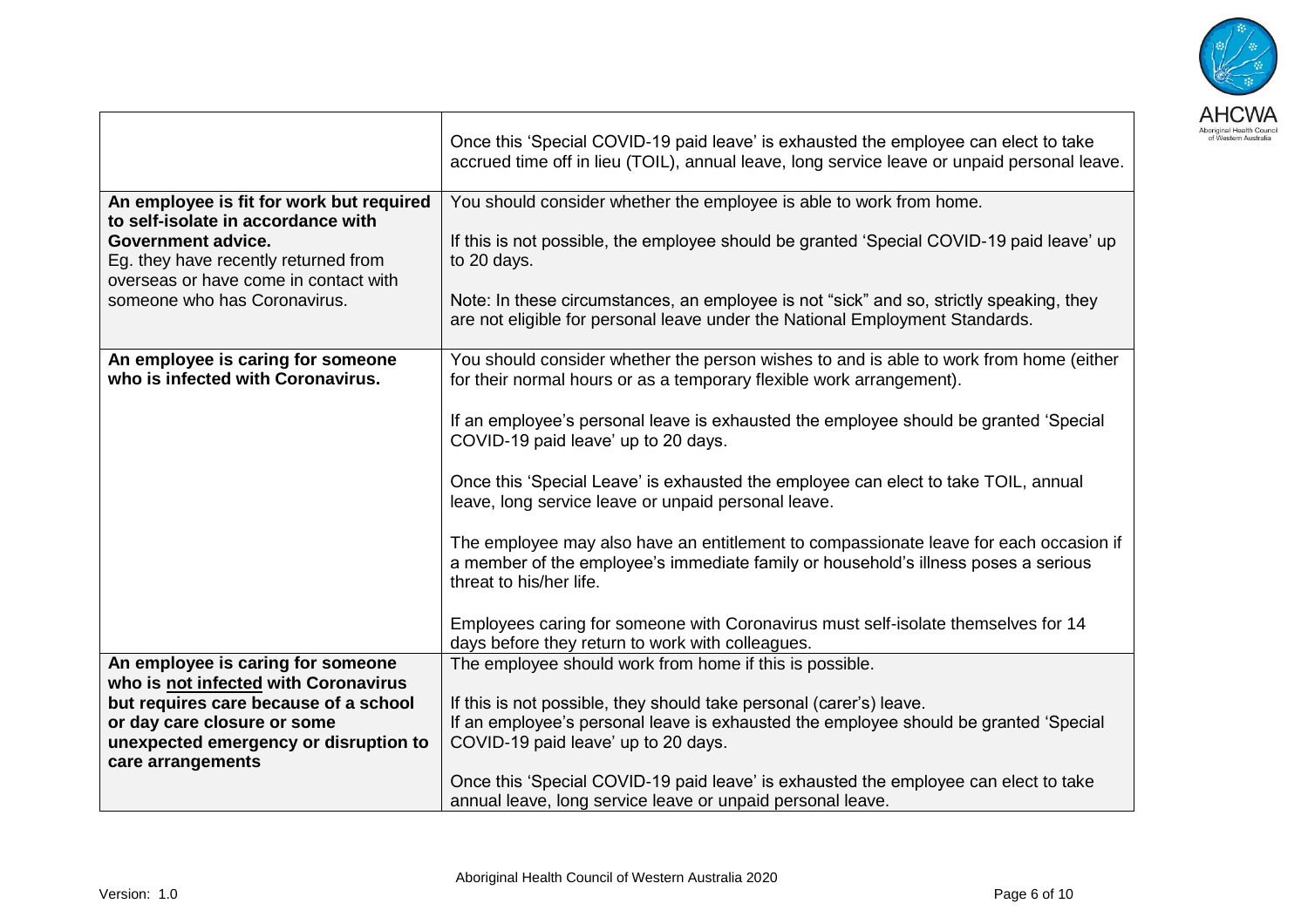

| An organisation wants an employee to                                                | The employee should work from home if this is possible.                                                                                                                             |
|-------------------------------------------------------------------------------------|-------------------------------------------------------------------------------------------------------------------------------------------------------------------------------------|
| stay home as a precaution.                                                          |                                                                                                                                                                                     |
| Eg. An employee is required to self-isolate                                         | Where this is not possible, and an employer directs a full-time or part-time employee to                                                                                            |
| in accordance with an organisational policy<br>that is above the minimum quarantine | stay away from the workplace but the employee is ready, willing and able to work, the<br>employee should be paid their ordinary hours at their base rate of pay for the duration of |
| requirements set by the State or Federal                                            | the period they are away from work as directed by the Employer.                                                                                                                     |
| Government.                                                                         |                                                                                                                                                                                     |
|                                                                                     | Eq. if it is organisational policy that all staff who travel interstate need to quarantine for 14                                                                                   |
|                                                                                     | days, then the employer should continue to pay the employee's wage as per their                                                                                                     |
|                                                                                     | standard working hours.                                                                                                                                                             |
|                                                                                     |                                                                                                                                                                                     |
| An employer suspects an employee is                                                 | If you have a valid reason to doubt an employee is fit to work, you can insist on a                                                                                                 |
| sick or has been exposed to COVID-19,<br>but the employee believes they are fit     | clearance from their doctor.                                                                                                                                                        |
| for work and wants to work.                                                         | If employees are directed to obtain a medical clearance, employers will generally need to                                                                                           |
|                                                                                     | pay the employees for their absence from work for a reasonable period to enable them to                                                                                             |
|                                                                                     | obtain that clearance, for example 2-5 days (this timeframe will also be dependent on the                                                                                           |
|                                                                                     | availability of medical services at the time). Employers may also need to pay employees                                                                                             |
|                                                                                     | for out-of-pocket expenses in obtaining a medical clearance.                                                                                                                        |
|                                                                                     |                                                                                                                                                                                     |
| An employee refuses to attend work<br>because of health and safety concerns         | Employees may refuse to attend work because of fear of being exposed to COVID-19.                                                                                                   |
|                                                                                     | Employers will need to quickly assess the legitimacy of health and safety risks raised by                                                                                           |
|                                                                                     | employees. The best means of resolving this impasse is to first discuss the issue with                                                                                              |
|                                                                                     | the employee and try to alleviate some of their concerns.                                                                                                                           |
|                                                                                     |                                                                                                                                                                                     |
|                                                                                     | The employee must be available to carry out suitable alternative work, such as working                                                                                              |
|                                                                                     | from home.                                                                                                                                                                          |
|                                                                                     |                                                                                                                                                                                     |
|                                                                                     | If employees refuse to attend work, without reasonable cause will be required to take<br>unpaid leave. However, we recommend that you seek legal advice in these                    |
|                                                                                     | circumstances.                                                                                                                                                                      |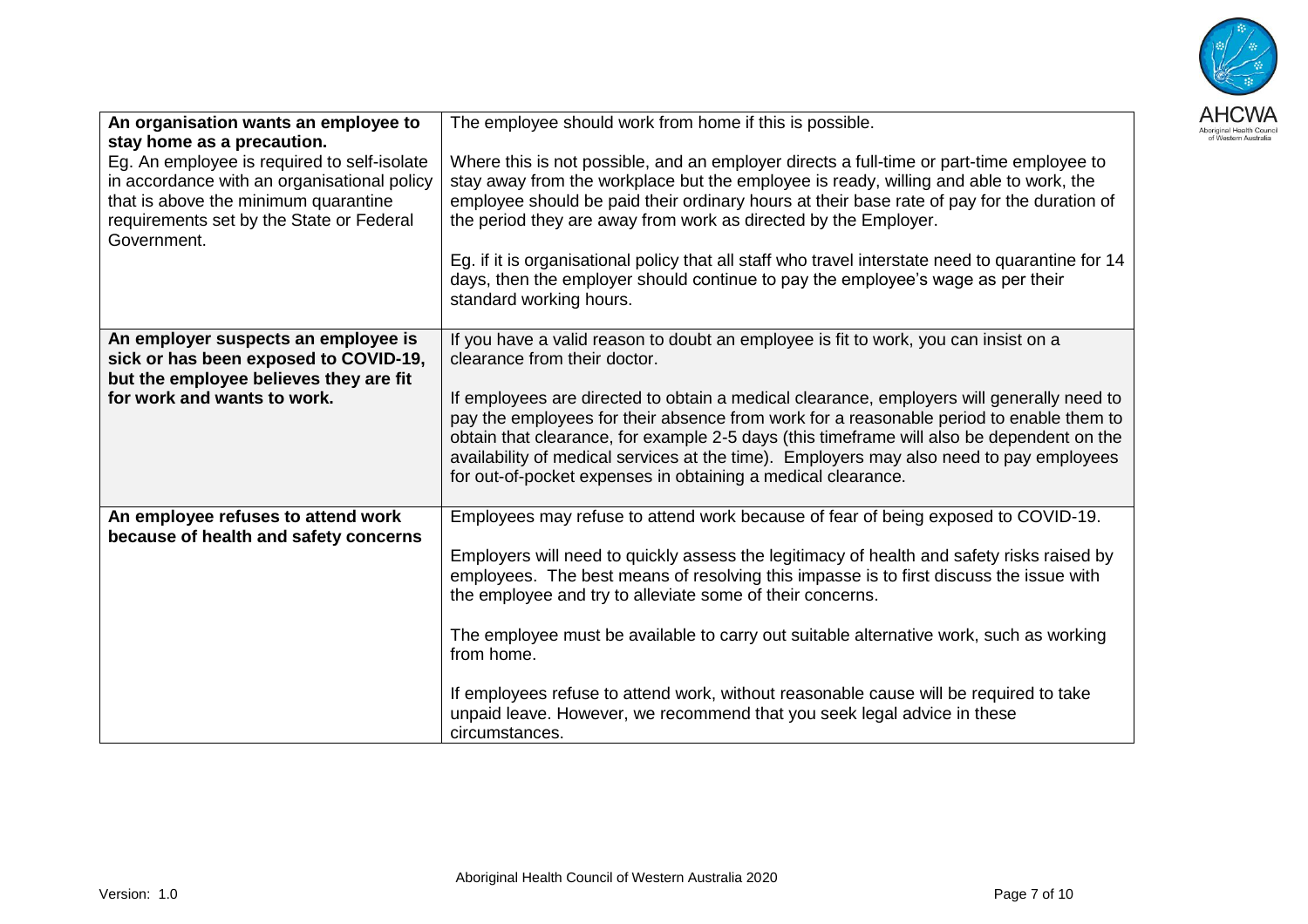

# **Flexible Work Arrangements (Working From Home)**

Flexibility during this outbreak is vital to maintain operational requirements and support employees.

Where practicable, employers should permit the employee to work from home. This ensures a level of productivity is retained and will allow the employee to continue to be paid wages during any quarantine period or where circumstances mandate that the workplace to shut down for a period of time.

However, before implementing working from home arrangements, employers should ensure individual employees have a work area that complies with relevant OHS standards. Employers should ask employees to undertake a safety assessment of the work area prior to the employee working from home.

Employers should review working from home policies or procedures to ensure it meets the current circumstances.

Employers will be required to test and review all IT systems and business continuity arrangements to ensure the business can continue to operate if a large number of employees need to access IT systems remotely at the same time.

Employers should also reinforce that, regardless of the employees' place of work, all normal policies, procedures and contractual obligations will remain, including confidentiality and safe work practices.

Where working from home is unavailable, employers may wish to provide discretionary paid leave to employees so that they do not suffer from a loss of pay during the isolation period.

### **Alternate Duties/Hours**

A number of employees may not be able to carry out their normal duties due to restrictions with client contact. This may impact certain funding contracts and predetermined deliverables. Employers should first discuss these impacts with the funding bodies to determine what alternative arrangements can be made during this period.

Where changes cannot be reasonably accommodated, employers should consider requiring employees to undertake other duties.

Employers have a right to direct employees to carry out other duties reasonably required by the employer that the employee is skilled and capable of performing.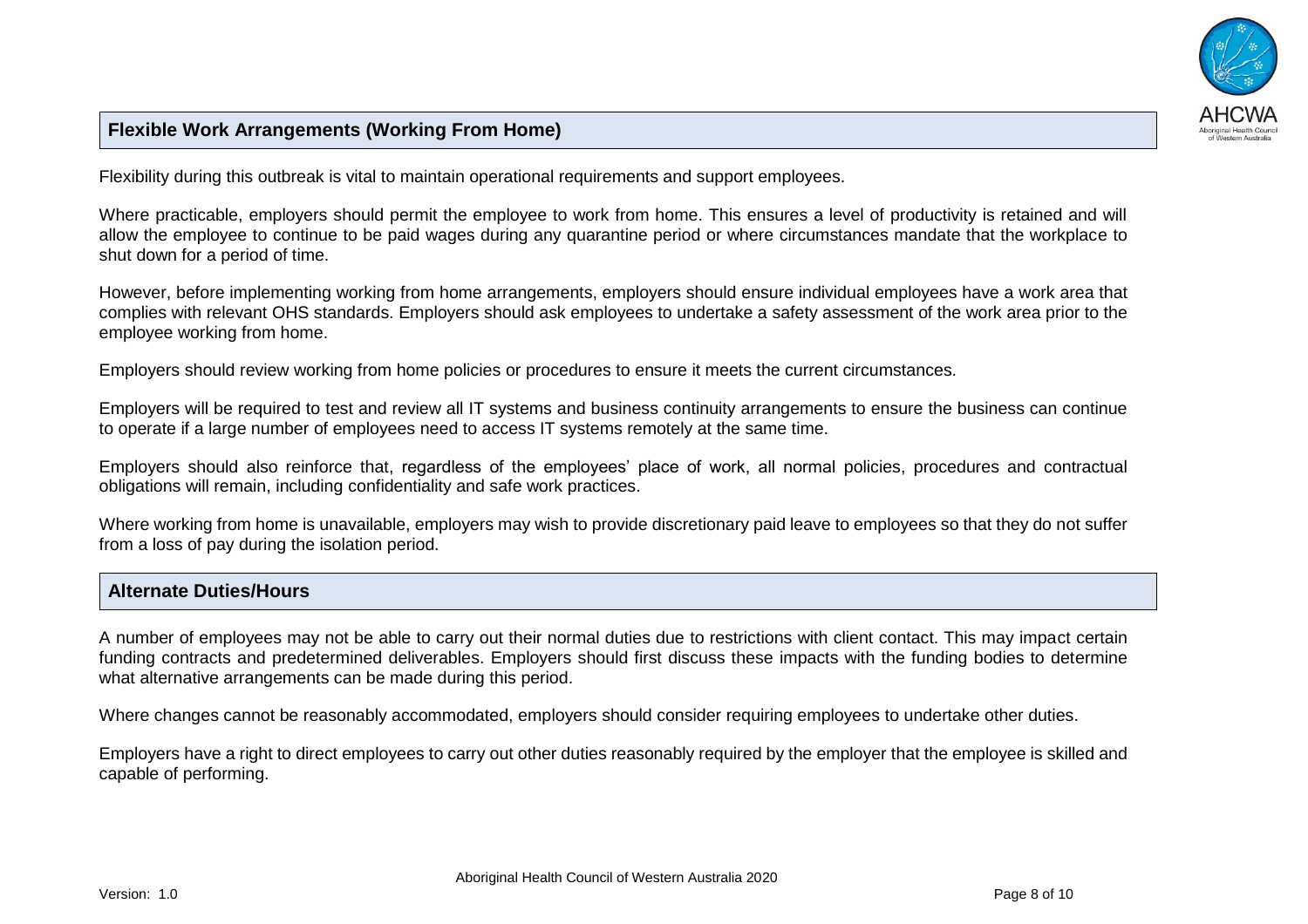

# **Travel (Work and Personal)**

As part of providing a safe work environment, you should direct employees to declare any upcoming or recent travel (including areas through which the employees have transited) so that employers can assess the prospect of risks to health and safety arising from employees returning to work.

To help deter personal travel, inform employees that if they undertake personal travel and subsequently become required to self-isolate, they *may* be required to take annual leave or unpaid leave if this requirement is reasonable.

**Note:** Generally, employers are not permitted to have policies or give directions to employees that extend to or impact on their personal or private lives. Only in exceptional circumstances would it be regarded as reasonable for an employer to direct an employee how to conduct themselves outside the workplace. In considering this issue, a court will look at whether there is a significant connection between the outside activity and the employee's employment.

It is possible that the current COVID-19 circumstances may give rise to such a sufficient connection, given subsequent quarantine at the government's direction that the employee is likely to be subject to, and the nature of the work of the employee (client contact). An employer may be in a position to direct staff to abide by certain travel restrictions. However, given the complexity of this, employers should seek legal advice before implementing such directions.

### **Stand-downs**

Under the *Fair Work Act 2009 (Cth)* employers have the right to temporarily stand down employees without pay during a period in which the employees cannot be "usefully employed" because of a stoppage of work for any cause for which the employer cannot reasonably be held responsible. The COVID-19 outbreak could well cause this (although not relevant to most staff in health services).

The requirements to stand-down employees is very strict, so we encourage all employers to check and comply with any applicable modern awards, enterprise agreement, employment contract terms and organisational policies when considering to stand-down employees.